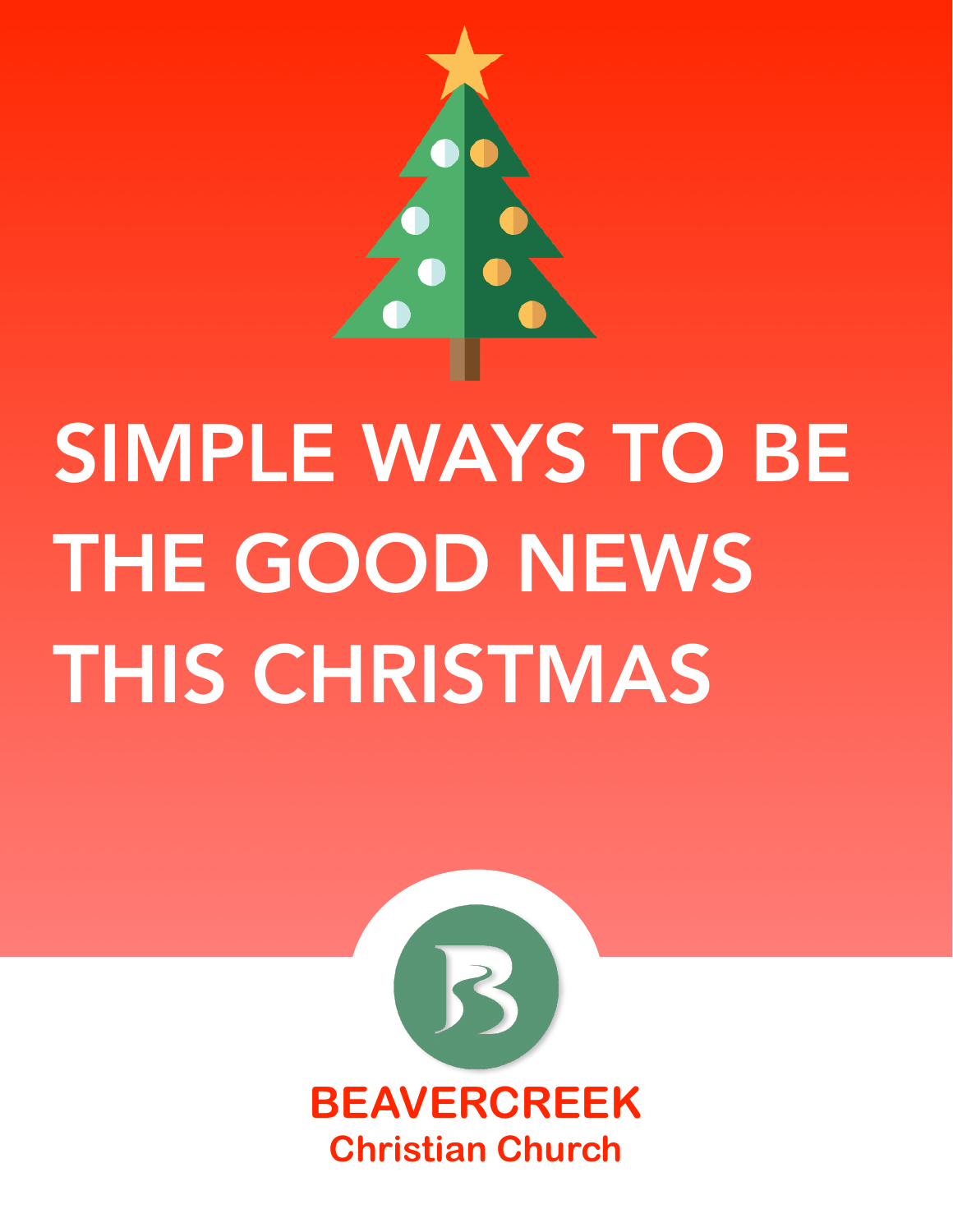

We have found that for us to have an imagination for living God's mission in our everyday lives we need practical ideas to jumpstart us. Most of the things in this list are normal everyday things that many people may already be doing. The hope is that we would do these things with the intentionality to be good news of great joy this Christmas.

#### **We want to encourage you to do these things:**

- In the normal rhythms of life pursing to meet and engage new people.
- Prayerfully watching and listening to the Holy Spirit to discern where God is working.
- Look to boldly, humbly, and contextually proclaim the good news of great joy.

We have tried to categorize this list for you but not all of them fall neatly into a category. Not all of these are for everyone either, we all have different gifts that we live into. Evangelists or Apostles may approach these differently than Shepherds or Teachers, but we hope there will be ideas on the list that god uses to inspire you and help you become the good news of great joy to all the world where you live daily.

**Dinner Blessing:** Order dinner or just treats for your neighbors through Door Dash or Grub Hub. Send them a note or text (some sort of message) to let them know its from you. Maybe do one neighbor a week and encourage them to pay it forward.

**Help do some yard work** or shovel snow, it will be good news for your neighbor.

**Food Drive:** do a food drive just in your neighborhood. Ask neighbors to donate what they can and find a local food bank/ shelter the needs your collection.

**Coat Drive:** Do a coat drive and invite those in your neighborhood to get involved. We have two different clothing banks we work with that could use the coats.

**Caroling group.** Organize a neighborhood caroling group using mixture of secular and Christian Christmas songs. Plan one carol-sing practice *ahead of time, wear masks, and bless your neighborhood.*

**Cheer up a neighbor.** Think of someone in the neighborhood who has a special need for encouragement—someone who recently lost a loved one, lost a job, has struggled with health problems, etc. Organize neighbors to do something special (a "community Christmas gift") to help or encourage this person.

**Help people go shopping:** Organize a shopping trip where you go shopping for your elderly friends or neighbors. Ask them for the list and let them know you'll get everything they need. OR maybe help them set up and order things online.

**Neighborly treats.** Prepare some Christmas treats in attractive containers (tins or decorated boxes or baskets) and take them to the neighbors around you, especially those that you want to develop or enhance a redemptive relationship with. Take your entire family with you, kids included, to deliver them. Make sure when you are baking to use health precautions and stay social distant when you deliver the treats.

**Neighborhoods**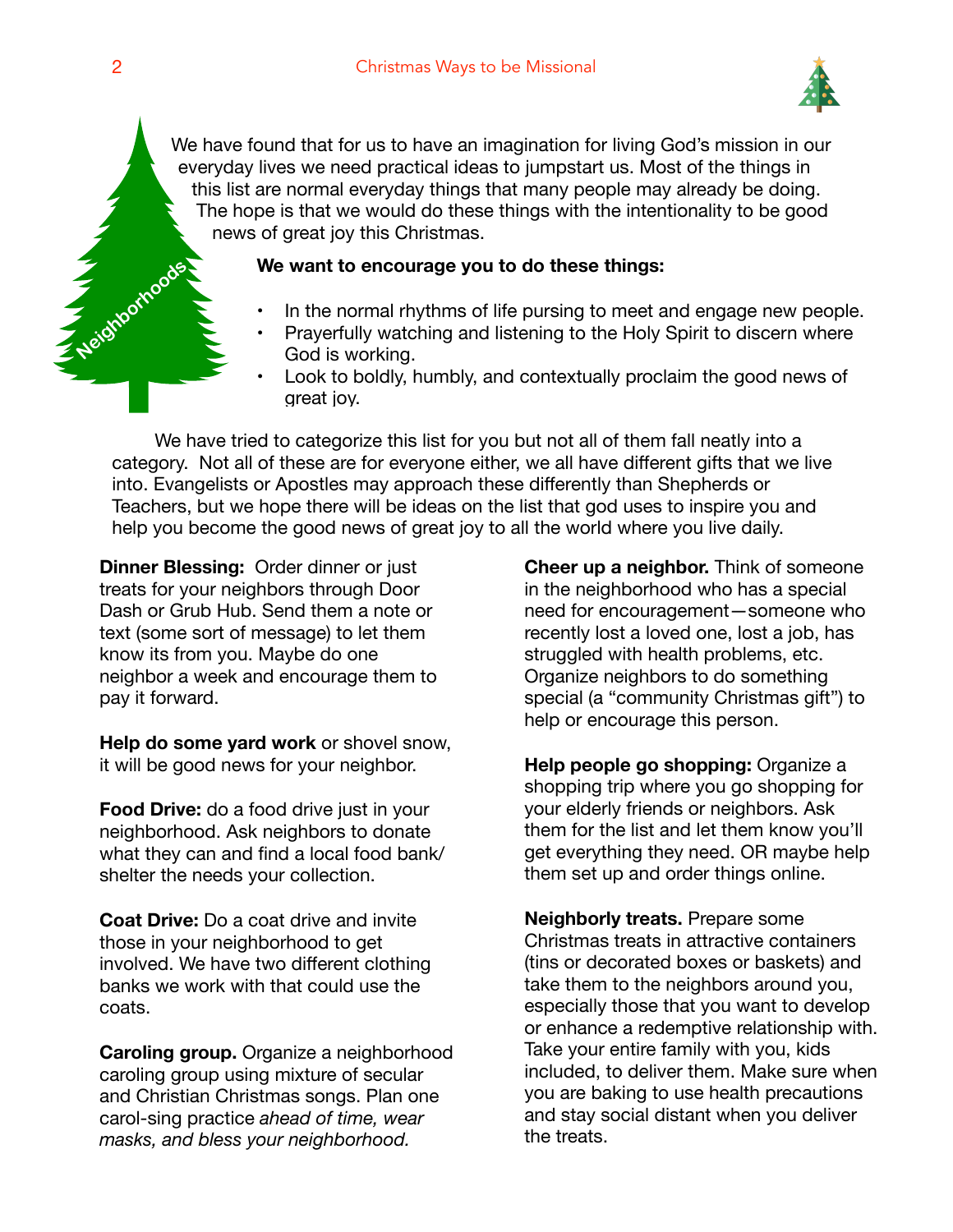

**Carol Singing For vulnerable people:** Invite a group of people to go with you to visit a local assisted living facility and carol around outside each window so they can listen and not be exposed to possible viruses.

**Host an outside Christmas movie watching party**. You may need to build a fire(s) but it might make for a creative social distancing holiday.

### **Seek out school representatives and see if you can bless a teacher**,

(appreciation days, awards ceremonies, clean up days, supply needs, etc..) During COVID they need this.

**Buy an extra dozen donuts** and give them to a neighbor (everyone loves Bills). Maybe even pick one neighbor a week or every few days and bless them individually.

**Collect Goodwill items** for neighbors. Better yet, ask them to help you collect items.

**Do a Saturday morning coffee run** for neighbors or friends with whom you want to connect. — YOU BUY.

#### **Instead of eating lunch alone,**

intentionally eat with others in person or online — its not the same as in person but the connection means something.

**Start your work day a bit early during advent** so you can spend some time praying for your co-workers and the day ahead.

**Christmas letter by snail mail.** Send a

special, personalized Christmas message postal mail (snail mail) to some of your friends, you could include a brief version of your personal faith story connected to the Christmas story if it is appropriate.

**Birthday party in a box for baby Jesus.**  Especially for children, organize a special "birthday party" with a focus on the birth of Jesus. Plan for appropriate crafts, fun activities, yummy treats, and a story time for telling the Bible's Christmas story. Put all of that in a box and bless your friends and neighbors.

**Invite to Church:** If you attend in person or online, take a moment and invite a friend to join you, then make sure to follow up with a discussion on their thoughts and opinions, don't correct them, dig into why they see things the way they do, you may be surprised as to how God opens doors.

**Bring Christmas to families:** Talk with the BCC office, Ning Peel, The Promise House or someone you know connected to International families and be Santa for them this year. Do it all  $up$  – lights, tinsel, food, and presents. Show them what good news of great joy means.

## **Homeless Shelters still need you:**

Arrange for your group to serve on a soup kitchen roster or at a community meal center as they allow with COVID.



**Anywhere**